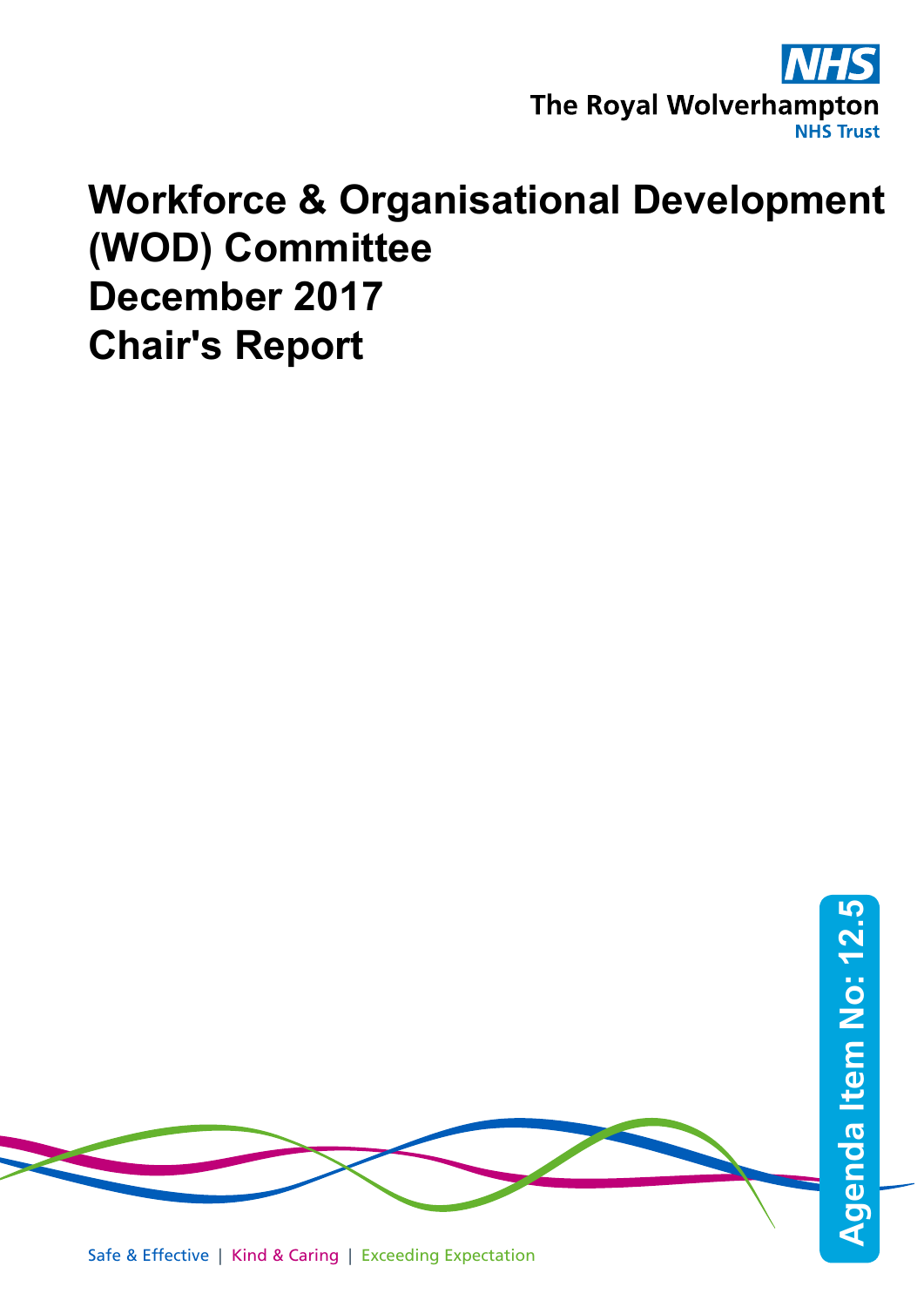## **NHS Trust**

### **CHAIRMAN'S SUMMARY REPORT**

| <b>Name of Committee/Group:</b>                                                                                                                           | Workforce & Organisational Development (WOD) Committee                                                                                                                                                                                                                                                                                                                             |  |  |
|-----------------------------------------------------------------------------------------------------------------------------------------------------------|------------------------------------------------------------------------------------------------------------------------------------------------------------------------------------------------------------------------------------------------------------------------------------------------------------------------------------------------------------------------------------|--|--|
| <b>Report From:</b>                                                                                                                                       | <b>Junior Hemans</b>                                                                                                                                                                                                                                                                                                                                                               |  |  |
| Date:                                                                                                                                                     | 20 Dec 2017                                                                                                                                                                                                                                                                                                                                                                        |  |  |
| <b>Action Required by receiving</b><br>committee/group:                                                                                                   | For Information<br>$\Box$ Decision<br>$\Box$ Other                                                                                                                                                                                                                                                                                                                                 |  |  |
| <b>Aims of Committee:</b><br>Bullet point aims of the reporting<br>committee (from Terms of Reference)                                                    | To review and oversee the management of workforce risk across the<br>Trust and To provide assurance on the following key areas of<br>workforce governance:<br>Resourcing<br><b>Skills</b><br>Leadership & organisational effectiveness<br>Engagement.<br>Productivity                                                                                                              |  |  |
| <b>Drivers:</b><br>Are there any links with Care Quality<br>Commission/Health &<br>Safety/NHSLA/Trust Policy/Patient<br>Experience etc.                   | To receive reports, reviewing and ensuring compliance with national,<br>regional and local standards to ensure high quality service provision<br>and to ensure compliance with regulatory authorities.                                                                                                                                                                             |  |  |
| <b>Main Discussion/Action Points:</b><br>Bullet point the main areas of discussion<br>held at the committee/group meeting<br>which need to be highlighted | Key areas of discussion covered:<br>Mandatory training compliance<br>Apprentice provision<br>Resourcing & vacancy position<br>$\bullet$<br>Workforce performance data<br>National Call to Action - Bullying & Harassment<br>$\bullet$<br>Recruitment Processes - Audit Report<br>$\bullet$<br><b>Model Hospital</b><br><b>Draft National Workforce Strategy</b><br>Workforce risks |  |  |

| <b>Main Discussion/Action Points:</b>     | Key action points outlined within the document below. |
|-------------------------------------------|-------------------------------------------------------|
| Bullet point the main areas of discussion |                                                       |
| held at the committee/group meeting       |                                                       |
| which need to be highlighted              |                                                       |
| <b>Risks Identified:</b>                  | No additional risks identified at this time           |
|                                           |                                                       |
| <b>Include Risk Grade (categorisation</b> |                                                       |
| matrix/Datix number)                      |                                                       |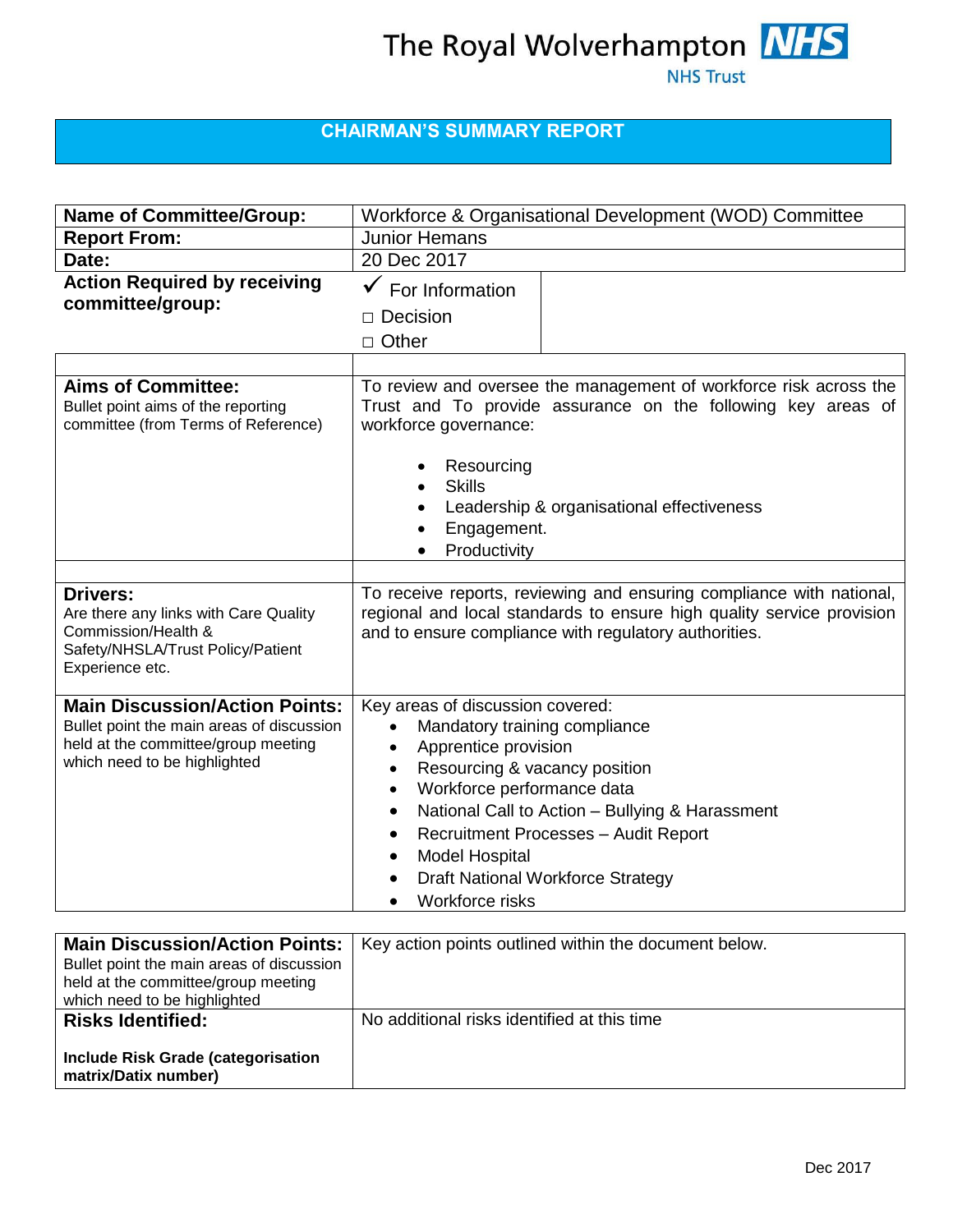## The Royal Wolverhampton **NHS NHS Trust**

#### **Workforce & OD Committee – 20 Dec 2017 Summary Report**

| <b>Assurance level</b> | Color to use in 'Assurance level*' column below                                                                                                                                                                                           |
|------------------------|-------------------------------------------------------------------------------------------------------------------------------------------------------------------------------------------------------------------------------------------|
| Not assured            | Red - there are significant gaps in assurance and we are not assured as to the<br>adequacy of current action plans<br>If red, commentary is needed in "Next Actions" to indicate what further is steps<br>are required to address the gap |
| Partially assured      | Amber - there are gaps in assurance but we are assured appropriate action<br>plans are in place to address these                                                                                                                          |
| Assured                | Green – there are no gaps in assurance                                                                                                                                                                                                    |

| <b>Key issue</b>                        | <b>Assurance</b><br>level* | <b>Committee update</b>                                                                                                                                                                                                                                                                                               | <b>Next action(s)</b>                                                                                                                                           | <b>Timescale</b> |
|-----------------------------------------|----------------------------|-----------------------------------------------------------------------------------------------------------------------------------------------------------------------------------------------------------------------------------------------------------------------------------------------------------------------|-----------------------------------------------------------------------------------------------------------------------------------------------------------------|------------------|
| training<br>Mandatory<br>compliance     | <b>Red</b>                 | The committee noted<br>that progress was being<br>made with a range of<br>actions, including the<br>progression of the review                                                                                                                                                                                         | It was agreed that<br>compliance would<br>remain under regular<br>review                                                                                        | Feb 2018         |
|                                         |                            | of training needs<br>required for the different<br>roles. However, it was<br>recognised that further<br>work is needed to<br>improve performance in<br>relation to specific<br>mandatory training.<br>The committee also<br>discussed the<br>importance of reporting<br>the position with regards<br>to VI/Division 3 | Future reports for the<br>next FY to incorporate<br>VI/Division 3                                                                                               | Apr 2018         |
| Apprentice provision                    | Amber                      | Committee agreed to<br>defer the draft longer<br>term approach for<br>apprentices, within the<br>Trust, until Feb 18                                                                                                                                                                                                  | Review draft approach<br>and progress against<br>targets at next<br>meeting.                                                                                    | Feb 2018         |
| Resourcing &<br><b>Vacancy Position</b> | Amber                      | The committee noted<br>that nurse vacancies had<br>risen slightly and nurse<br>recruitment had dropped<br>slightly.<br>The current actions were                                                                                                                                                                       | As well as progressing<br>with the current<br>actions, it was agreed<br>that there may be a<br>need to explore the<br>option of overseas<br>nursing once again. | Apr 2018         |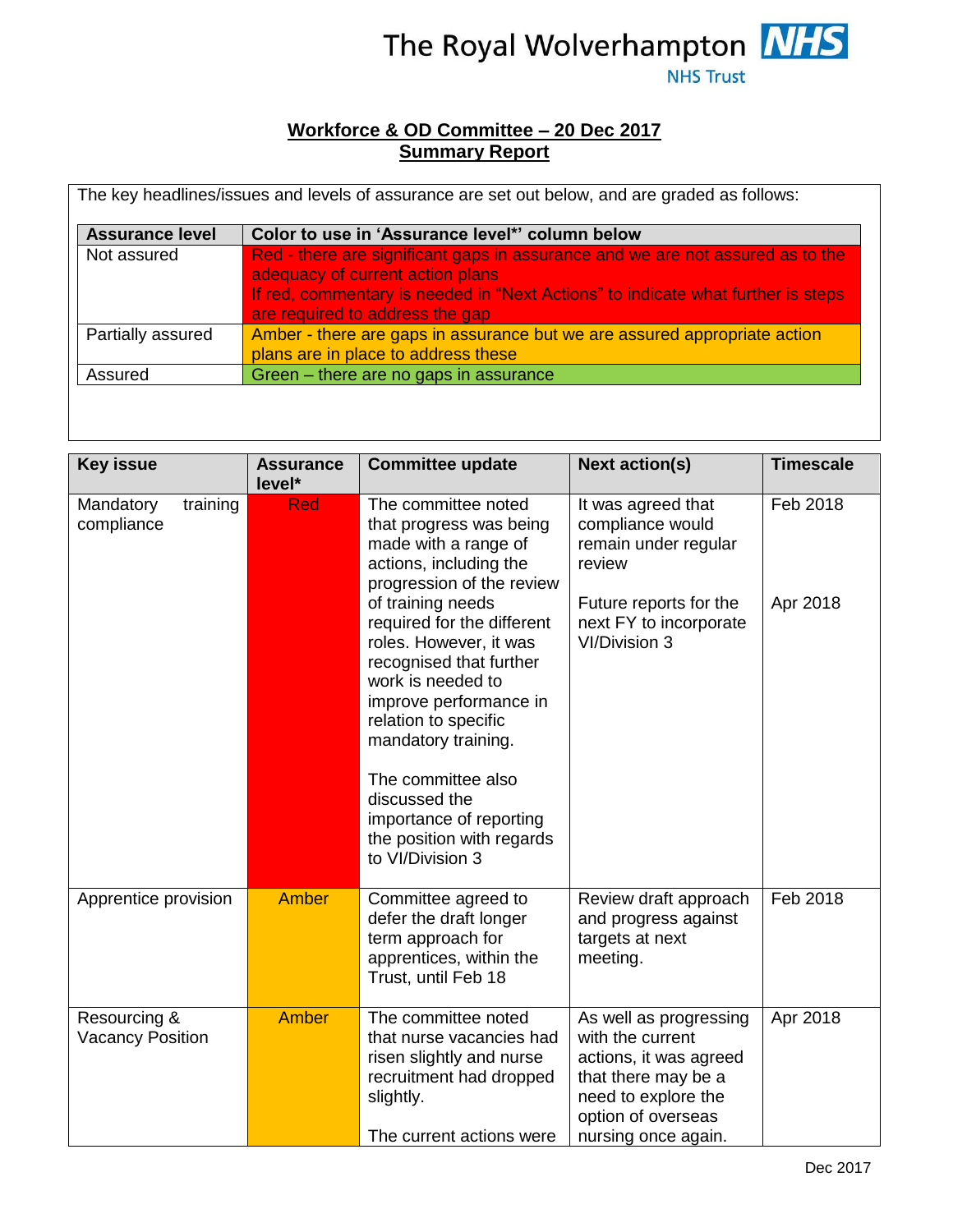

# The Royal Wolverhampton **NHS**

| <b>Key issue</b>                                      | <b>Assurance</b><br>level* | <b>Committee update</b>                                                                                                                                                                                                                                                                                      | <b>Next action(s)</b>                                                                                                                                                                            | <b>Timescale</b>     |
|-------------------------------------------------------|----------------------------|--------------------------------------------------------------------------------------------------------------------------------------------------------------------------------------------------------------------------------------------------------------------------------------------------------------|--------------------------------------------------------------------------------------------------------------------------------------------------------------------------------------------------|----------------------|
|                                                       |                            | reviewed and the<br>committee noted that an<br>attraction and retention<br>steering group had been<br>established. However, it<br>was also recognised that<br>from a generational<br>perspective, our staff are<br>much more likely to<br>move around various<br>NHS trusts rather than<br>stay in just one. |                                                                                                                                                                                                  |                      |
| Workforce<br>Performance Data                         | <b>Amber</b>               | The new workforce<br>performance matrix was<br>reviewed and the<br>committee supported the<br>inclusion of 5 standard<br>"key" metrics at the front                                                                                                                                                          | Further identified<br>improvements to be<br>incorporated into the<br>report would be a 'hot<br>spot' summary at front<br>of the report with<br>supporting narrative.<br>For the end of the FY it | Jan 2018<br>Mar 2018 |
|                                                       |                            |                                                                                                                                                                                                                                                                                                              | was also agreed to<br>consider incorporating<br>medical appraisal and<br>re-validation                                                                                                           |                      |
| National Call to<br>Action - Bullying &<br>Harassment | Green                      | The committee received<br>a summary and Trust<br>actions in support of the<br>national call to action. It<br>was clear that the Trust<br>was making good<br>practice against key<br>areas.                                                                                                                   | Actions would again be<br>reviewed following the<br>publication of the<br><b>National Staff Survey</b><br>results                                                                                | Mar 2018             |
| Recruitment<br>Processes - Audit<br>report            | <b>Amber</b>               | The recent internal audit<br>report was reviewed<br>which identified that the<br>centralised recruitment<br>provision was shown to<br>be more effective than<br>the de-centralised<br>aspects.                                                                                                               | The committee<br>requested to review<br>the progress made and<br>the inclusion of future<br>performance indicators<br>at the end of the FY                                                       | Apr 2018             |
| <b>Model Hospital</b>                                 | <b>Amber</b>               | The actions to address<br>the audit report were<br>noted, including the need<br>for greater centralisation<br>& standardisation<br>The Director of                                                                                                                                                           | The committee                                                                                                                                                                                    | Apr 2018             |